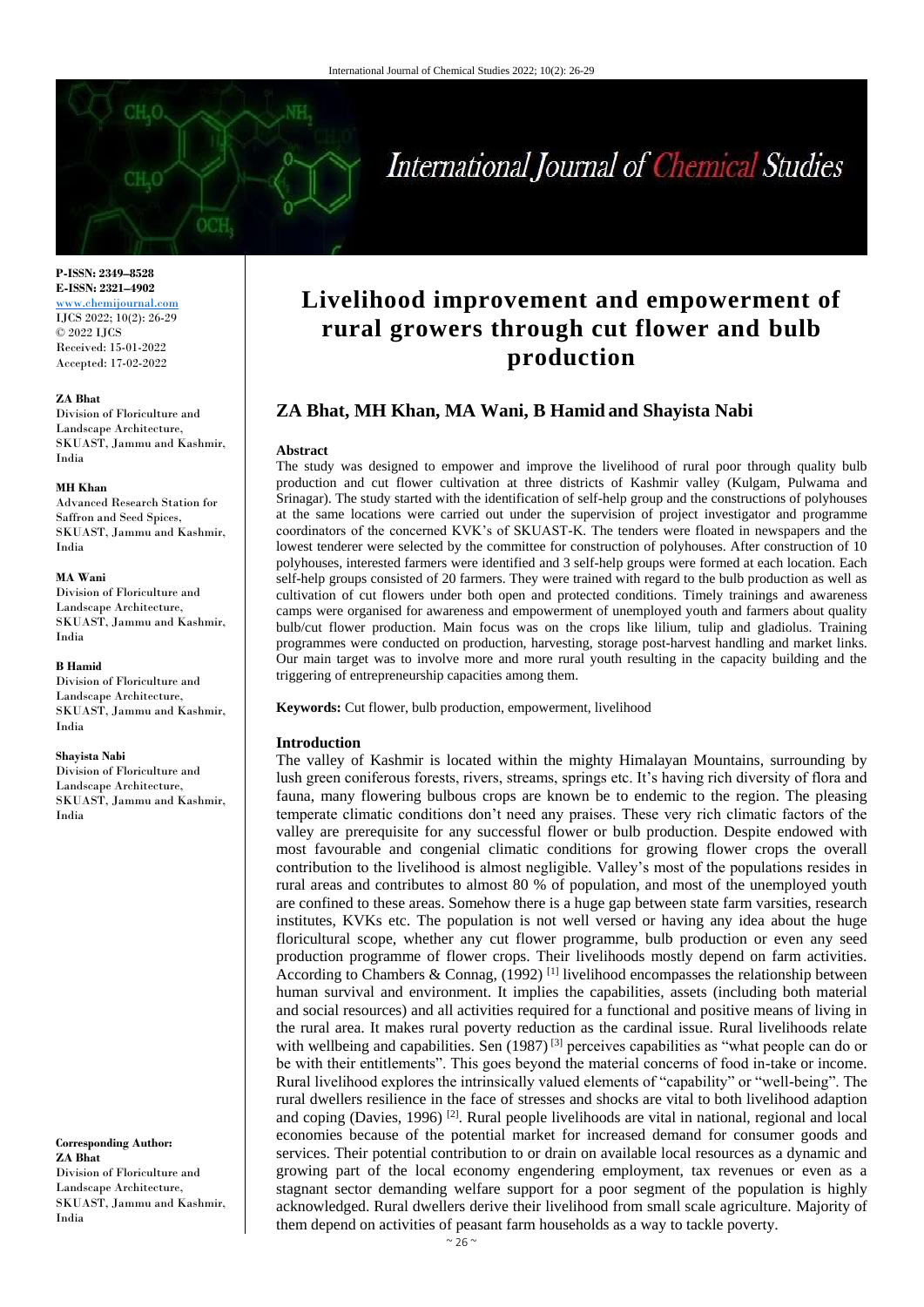The rural economy is sustained on the various livelihood activities of these rural dwellers. Although the rural dwellers are crucial in the development of national economics, they are subjected to poverty, causing excessive pressures on urban areas through rural-urban migration, national, regional and global economies and the environment. Thus keeping in view the above facts, and prospectus the study entitled as ''livelihood improvement and empowerment of rural growers through cut flower and bulb production'' was undertaken with the financial and moral support from NMHS (National Mission on Himalayan Studies), Almora, Uttarakhand.

# **Materials and Methodology**

#### **Project site**

Research farms of KVK Kulgam, KVK Malangpora, Farmers Field Kulgam, Pampore, Research Farm of Division of Floriculture, SKUAST-Kashmir, and Farmers Field at Dara Srinagar were the locations selected for the project.

#### **Planting**

Planting of Gladiolus, Tulip and Lilium under both open and protected conditions was carried out following proper agrotechniques developed by Division of Floriculture and Landscape Architecture, SKUAST-Kashmir.

# **Construction of polyhouses**

For seed production (bulbs) of Gladiolus, Tulip and Lilium, polyhouses were constructed at district Srinagar (SKUAST-K Shalimar and farmers field Dara Harwan), Pulwama (KVK Malangpora) and Kulgam (KVK Pumbay and Khudwani, Yaripora farmer's field).

### **Demonstration of trails in the farmer's field**

Vigorous demonstrations of improved varieties of gladiolus, tulip and lilium and agro-technologies under both open and protected conditions on farmer's fields were carried out.

#### **Hunan resource development**

Six training programmes were conducted in collaboration with KVK's of SKUAST-K at Kulgam and Pulwama in which farmers were trained with regard to the cultivation of cut flowers for bulb production particularly Gladiolus, Tulip and Lilium under both open and protected conditions.

## **Formation/identification of self-help groups**

Three self-help groups were formed in each project location and each self-help group consisted of 20 farmers (consisted mainly of women folk) with one team leader. Among the various self-help groups one group from Dara, Srinagar exclusively consists of women only flock.

#### **Results and Discussion**

Ten polyhouses were constructed in three districts of Srinagar, Pulwama and Kulgam. Out of 10 polyhouses 2 were constructed at farmer's field. The demonstration trials of gladiolus, tulip and lilium have been laid under open and protected conditions at farmer's field. The standardized agrotechnologies have been adopted for raising a good crop (Plate 1). Six training programmes were conducted in collaboration with KVK Kulgam and KVK Pulwama SKUAST-K in which farmers were trained with regard to the cultivation of cut flowers for bulb production particularly Gladiolus, Tulip and Lilium under both open and protected conditions. Two

training programmes were conducted in each project location and in each training programme 20 farmers were trained making a total of 40 farmers at one location and grand total of 120 farmers at three project locations. In addition the farmers living in surrounding areas of the project locations were also trained in the training programmes (Plate 2). Growers from the concerned districts showed much interest to switch to floricultural farming to improve livelihood. We were able to inculcate the successful entrepreneurial and innovative ideas among the different trainees among which one person namely Aeijaz Ahmad Kutai S/O Ab Khaliq Kutai is a typical or prototypic example. He is a graduate resident of a remote village Kawdran about 20 Km away from the district head quarter Kulgam. The only source of income for the family is agriculture. Though the land holding is extreme marginal (0.25 ha) an innovative idea of diversification and intensive cultivation has helped him to earn a good living. He was able to grasp sound knowledge about the various agro techniques, government scheme in which incentives in terms of infrastructure are provided for floriculture. We constructed 1 polyhouse for demonstration purpose of cut lilium production, and another poly house from state government sponsored floriculture scheme. We come up with an innovative idea as detailed here. In Kashmir valley the crop cycle of lilium starts in the month of December with the planting of bulbs. About 3 thousand bulbs were planted in each polyhouse  $(20 \times 80$  feet dimensions) constituting a total of around 6 thousand bulbs. An amount of INR 79720.00 was incurred on purchase of seeds, digging of land, fertilizers and fungicides, harvesting. Since the bulbs sprout and emerge during ending February or early March, we thought of utilizing this period for cultivating other crop. We looked for different options and decided to go for spinach or kale as per the demand and crop season. Spinach/kale becomes ready for market by the 3<sup>rd</sup> week of February and is completely uprooted and sold in the market. The average yield of 740kg of vegetables is obtained by the farmer as per his statement, which is sold to the vegetable trader at INR 20/kg. The cost involved in cultivating spinach/ kale which includes seed, sowing, irrigation and uprooting is INR 1170/= and the gross income is INR 14800.00.

After few days of harvesting spinach/kale the field is again irrigated. Lilium emerges and flowers in during ending May to  $1<sup>st</sup>$  week of June. During the growing season of lilum 2-3 sprays of Carbendazim at 0.1% to protect the crop from diseases. Around 4000 spikes are harvested for sale at INR 12/spike earning them INR 48000.00. The cost incurred on harvesting, packing and transportation is INR 4400.00. The field is cleared from crop residues and slightly disturbed with rakes in the month of September. Here again the cost involved is INR 1170.00. The crop becomes ready for sale in the month of November and yield obtained is 900 kg and is sold at INR 17.5 earning him INR 15750 as gross income. The lilum bulbs are now uprooted in the last week of December for sale and replanting in the polyhouses. They again plant 6000 bulbs and sale 12000 bulbs in the market at INR 12/ bulb. This way a gross income of INR 144000.00 is earned. Cost involved in uprooting is INR 680. Here they use their own seed therefore saving cost on seed as well. This way the crop cycle for a year completes. The economics of the two poyhouses are given in table (1) below. As evident from the table that they got an additional income of INR 28210 over singe crop cultivation under protected condition by using wisdom and understanding.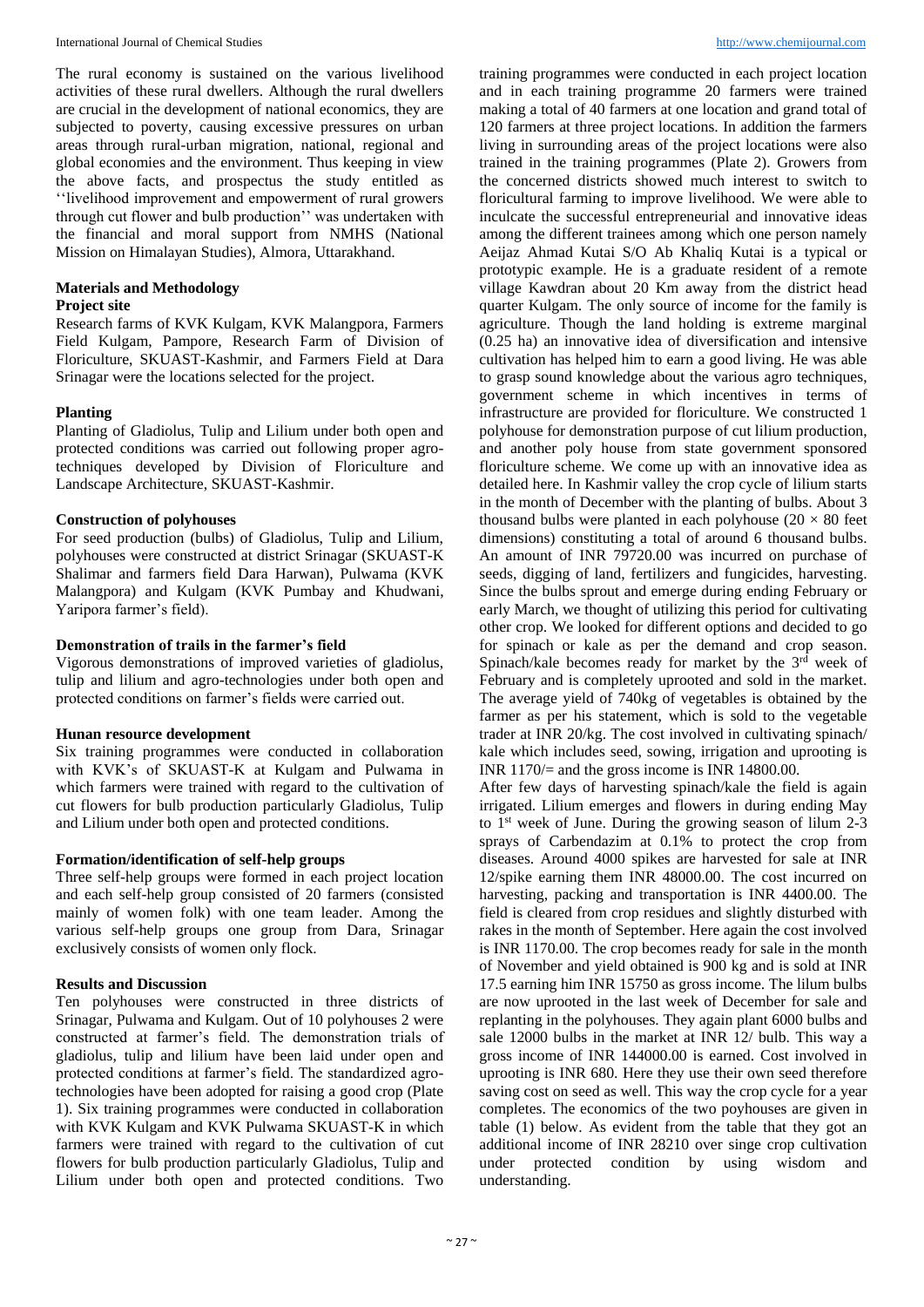**Table 1:** Economics of crop cultivation in 2 polyhouses of  $20 \times 40$  feet dimensions

| S. No       | Crop       | <b>Cost of Cultivation (Rs.)</b> | Gross income (Rs.) | Net Income (Rs.) |
|-------------|------------|----------------------------------|--------------------|------------------|
|             | Lilum      | 84800/                           | $264000*$ / $=$    | $179200 =$       |
| <u>.</u>    | Vegetables | 2340/                            | 30550/             | $28210 =$        |
| Total $1+2$ |            | $87140 =$                        | $294550/\equiv$    | $207410 =$       |

\*Including cost of bulbs produced by farmer and replanted in December for next year



Plate 1: Demonstration of trials under both open and protected conditions



Plate 2: Training cum Awareness camps

# **Conclusions and Recommendations**

Despite endowed with biodiversity heavenly, climatic factors, human resources etc the floriculture sector in Kashmir valley

is still at infancy. It has yet to maintain and integrate the development of such sector from quantum production to seamless marketing, to boost rural economy of this region.